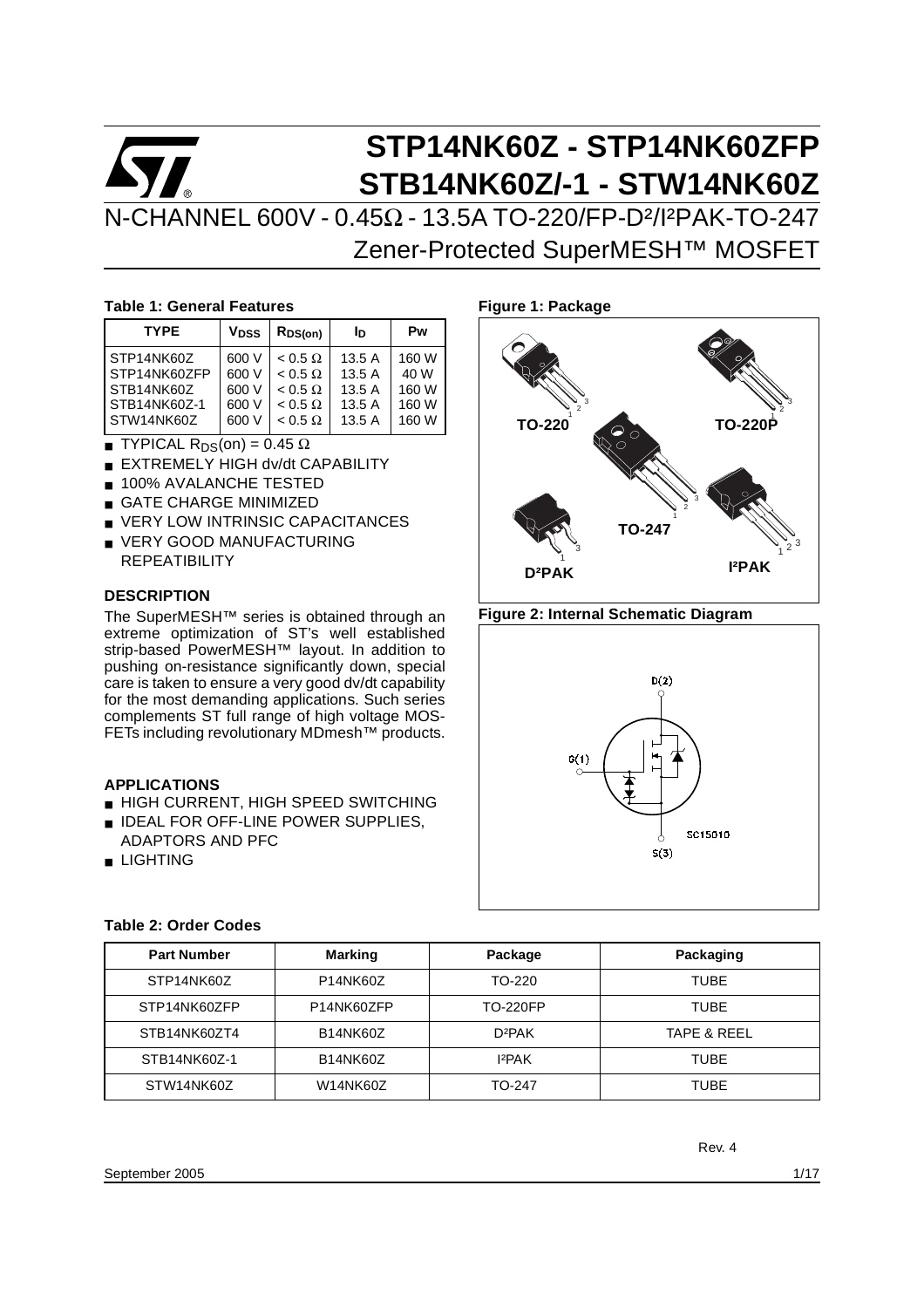| Symbol                 | <b>Parameter</b>                                      | Value                                                  |                 | Unit               |  |
|------------------------|-------------------------------------------------------|--------------------------------------------------------|-----------------|--------------------|--|
|                        |                                                       | TO-220/D <sup>2</sup> PAK/I <sup>2</sup> PAK<br>TO-247 | <b>TO-220FP</b> |                    |  |
| V <sub>DS</sub>        | Drain-source Voltage ( $V_{GS} = 0$ )                 | 600                                                    |                 | $\vee$             |  |
| <b>V<sub>DGR</sub></b> | Drain-gate Voltage ( $R_{GS}$ = 20 k $\Omega$ )       | 600                                                    |                 | $\vee$             |  |
| V <sub>GS</sub>        | Gate-source Voltage                                   |                                                        | ± 30            |                    |  |
| In.                    | Drain Current (continuous) at $T_C = 25^{\circ}C$     | 13.5<br>13.5 $(*)$                                     |                 | A                  |  |
| In.                    | Drain Current (continuous) at $T_C = 100^{\circ}C$    | 8.5                                                    | $8.5(*)$        | A                  |  |
| $I_{DM}(\bullet)$      | Drain Current (pulsed)                                | 54                                                     | 54 $(*)$        | A                  |  |
| P <sub>TOT</sub>       | Total Dissipation at $T_C = 25^{\circ}C$              | 160                                                    | 40              | W                  |  |
|                        | <b>Derating Factor</b>                                | 1.28                                                   | 0.32            | $W$ <sup>o</sup> C |  |
| $VESD(G-S)$            | Gate source ESD (HBM-C= 100pF, $R = 1.5k\Omega$ )     | 4000                                                   |                 | V                  |  |
| dv/dt(1)               | Peak Diode Recovery voltage slope                     | 4.5                                                    |                 | V/ns               |  |
| Viso                   | Insulation Winthstand Voltage (DC)                    | 2500<br>$-$                                            |                 | $\vee$             |  |
| $T_i$<br>$T_{\sf stg}$ | Operating Junction Temperature<br>Storage Temperature | $-55$ to 150                                           |                 | °C                 |  |

#### **Table 3: Absolute Maximum ratings**

() Pulse width limited by safe operating area

(1)  $I_{SD} \le 13.5$ A, di/dt  $\le 200$  A/µs,  $V_{DD} \le V_{(BR)DSS}$ ,  $T_i \le T_{JMAX}$ .

(\*) Limited only by maximum temperature allowed

#### **Table 4: Thermal Data**

|          |                                                  | TO-220/D <sup>2</sup> PAK/I <sup>2</sup> PAK<br><b>TO-247</b> | <b>TO-220FP</b> | <b>Unit</b>   |
|----------|--------------------------------------------------|---------------------------------------------------------------|-----------------|---------------|
|          | Rthj-case   Thermal Resistance Junction-case Max | 0.78                                                          | 3.1             | $\degree$ C/W |
| Rthi-amb | Thermal Resistance Junction-ambient Max          | 62.5                                                          | 50              | °C/W          |
|          | Maximum Lead Temperature For Soldering Purpose   | 300                                                           |                 | °C            |

#### **Table 5: Avalanche Characteristics**

| Symbol          | <b>Parameter</b>                                                                                     | Max Value | Unit |
|-----------------|------------------------------------------------------------------------------------------------------|-----------|------|
| <b>IAR</b>      | Avalanche Current, Repetitive or Not-Repetitive<br>(pulse width limited by $T_i$ max)                | 12        |      |
| E <sub>AS</sub> | Single Pulse Avalanche Energy<br>(starting T <sub>i</sub> = 25 °C, $I_D = I_{AR}$ , $V_{DD} = 50$ V) | 300       | mJ   |

#### **Table 6: Gate-Source Zener Diode**

| <b>Symbol</b>           | <b>Parameter</b> | <b>Test Conditions</b>                                  | Min. | Typ. | Max. | Unit |
|-------------------------|------------------|---------------------------------------------------------|------|------|------|------|
| <b>BV<sub>GSO</sub></b> | Voltage          | Gate source Breakdown $ I_{qs} = \pm 1$ mA (Open Drain) | 30   |      |      |      |

#### **PROTECTION FEATURES OF GATE-TO-SOURCE ZENER DIODES**

The built-in back-to-back Zener diodes have specifically been designed to enhance not only the device's ESD capability, but also to make them safely absorb possible voltage transients that may occasionally be applied from gate to source. In this respect the Zener voltage is appropriate to achieve an efficient and cost-effective intervention to protect the device's integrity. These integrated Zener diodes thus avoid the usage of external components.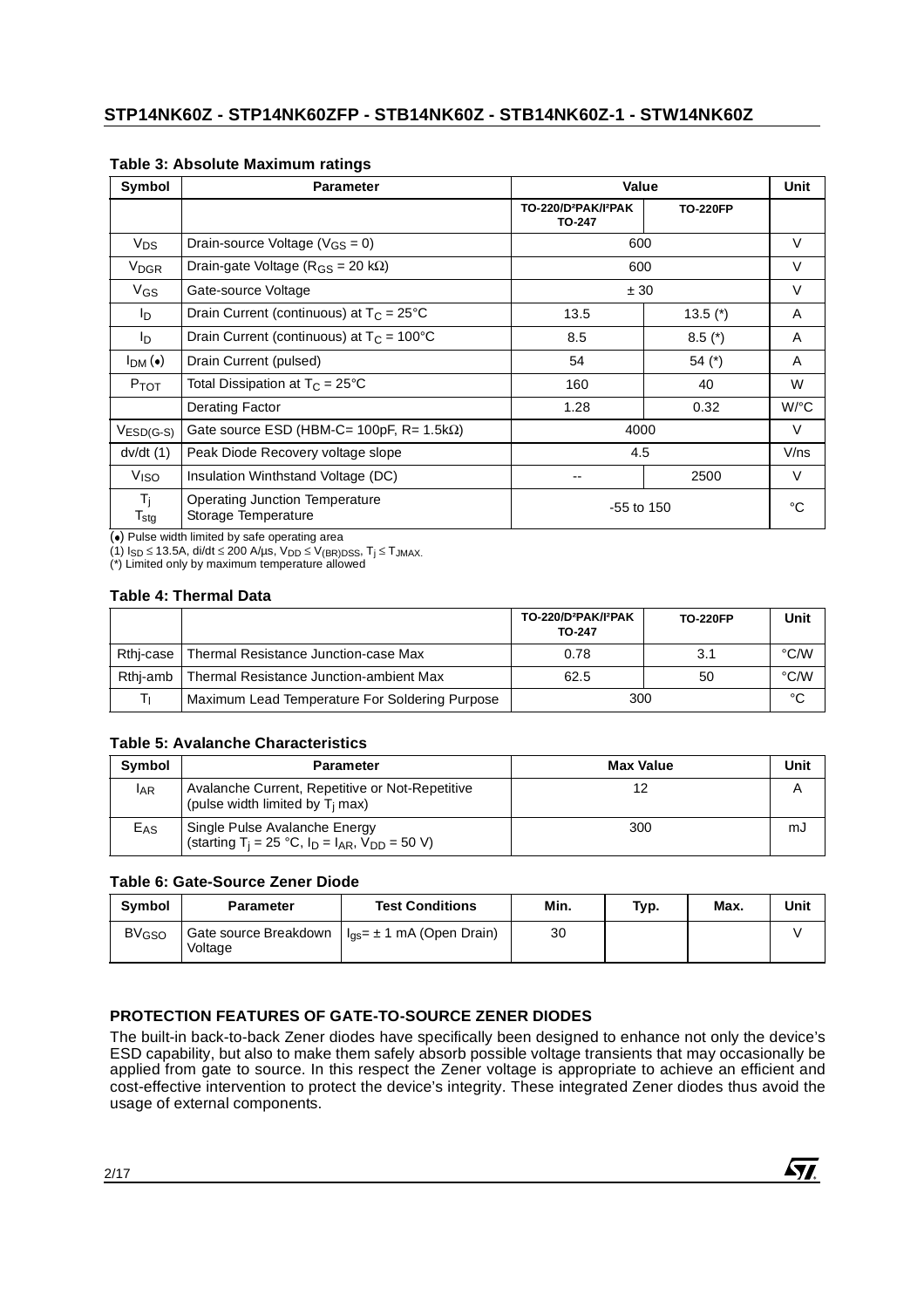#### **ELECTRICAL CHARACTERISTICS** (T<sub>CASE</sub> =25°C UNLESS OTHERWISE SPECIFIED) **Table 7: On/Off**

| Symbol                             | <b>Parameter</b>                                            | <b>Test Conditions</b>                                                  | Min. | Typ. | Max. | Unit     |
|------------------------------------|-------------------------------------------------------------|-------------------------------------------------------------------------|------|------|------|----------|
| $V_{(BR)DSS}$                      | Drain-source<br>Breakdown Voltage                           | $I_D = 1mA$ , $V_{GS} = 0$                                              | 600  |      |      | $\vee$   |
| <b>IDSS</b>                        | Zero Gate Voltage<br>Drain Current ( $V$ <sub>GS</sub> = 0) | $V_{DS}$ = Max Rating<br>$V_{DS}$ = Max Rating, T <sub>C</sub> = 125 °C |      |      | 50   | μA<br>μA |
| <b>I</b> GSS                       | Gate-body Leakage<br>Current ( $V_{DS} = 0$ )               | $V_{GS} = \pm 30V$                                                      |      |      | ±10  | μA       |
| $V$ <sub>GS<math>(th)</math></sub> | Gate Threshold Voltage                                      | $V_{DS} = V_{GS}$ , $I_D = 100 \mu A$                                   | 3    | 3.75 | 4.5  | $\vee$   |
| $R_{DS(on)}$                       | Static Drain-source On<br>Resistance                        | $V_{GS}$ = 10V, $I_D$ = 6 A                                             |      | 0.45 | 0.5  | Ω        |

#### **Table 8: Dynamic**

| Symbol                                            | <b>Parameter</b>                                                               | <b>Test Conditions</b>                                                                                    | Min. | Typ.                 | Max. | Unit                 |
|---------------------------------------------------|--------------------------------------------------------------------------------|-----------------------------------------------------------------------------------------------------------|------|----------------------|------|----------------------|
| $g_{\text{fs}}(1)$                                | <b>Forward Transconductance</b>                                                | $V_{DS}$ = 15 V I <sub>D</sub> = 6 A                                                                      |      | 11                   |      | S                    |
| $C_{iss}$<br>C <sub>oss</sub><br>C <sub>rss</sub> | Input Capacitance<br><b>Output Capacitance</b><br>Reverse Transfer Capacitance | $V_{DS}$ = 25V, f = 1 MHz, $V_{GS}$ = 0                                                                   |      | 2220<br>240<br>57    |      | pF<br>pF<br>pF       |
| $C_{\text{oss eq.}}(3)$                           | Equivalent Output Capacitance                                                  | $V_{GS} = 0V$ , $V_{DS} = 0V$ to 480V                                                                     |      | 122                  |      | pF                   |
| $t_{d(on)}$<br>t,<br>$t_{d(off)}$<br>tf           | Turn-on Delay Time<br>Rise Time<br>Turn-off Delay Time<br><b>Fall Time</b>     | $V_{DD}$ = 300 V, $I_D$ = 6 A,<br>$R_G = 4.7 \Omega$ , $V_{GS} = 10 V$<br>(Resistive Load see, Figure 21) |      | 26<br>18<br>62<br>13 |      | ns<br>ns<br>ns<br>ns |
| $Q_g$<br>$Q_{gs}$<br>$Q_{\text{qd}}$              | <b>Total Gate Charge</b><br>Gate-Source Charge<br>Gate-Drain Charge            | $V_{DD} = 480V$ , $I_D = 12$ A,<br>$V_{GS} = 10V$<br>(see, Figure 24)                                     |      | 75<br>13.2<br>38.6   |      | nC<br>nC<br>пC       |

#### **Table 9: Source Drain Diode**

| Symbol                              | <b>Parameter</b>                                                                    | <b>Test Conditions</b>                                                                                        | Min. | Typ.               | Max.     | Unit          |
|-------------------------------------|-------------------------------------------------------------------------------------|---------------------------------------------------------------------------------------------------------------|------|--------------------|----------|---------------|
| Isp<br>$I_{SDM}$ $(2)$              | Source-drain Current<br>Source-drain Current (pulsed)                               |                                                                                                               |      |                    | 12<br>48 | Α<br>Α        |
| $V_{SD}(1)$                         | Forward On Voltage                                                                  | $I_{SD} = 12$ A, $V_{GS} = 0$                                                                                 |      |                    | 1.6      | V             |
| $t_{rr}$<br>$Q_{rr}$<br><b>IRRM</b> | Reverse Recovery Time<br>Reverse Recovery Charge<br><b>Reverse Recovery Current</b> | $I_{SD}$ = 12 A, di/dt = 100 A/µs<br>$V_{DD} = 50 V$ , T <sub>i</sub> = 25°C<br>(see test circuit, Figure 22) |      | 490<br>4.7<br>19.3 |          | ns<br>μC<br>A |
| $t_{rr}$<br>$Q_{rr}$<br><b>IRRM</b> | Reverse Recovery Time<br>Reverse Recovery Charge<br><b>Reverse Recovery Current</b> | $I_{SD}$ = 12 A, di/dt = 100 A/µs<br>$V_{DD} = 50$ V, T <sub>i</sub> = 150°C<br>(see test circuit, Figure 22) |      | 664<br>6.8<br>20.5 |          | ns<br>μC<br>A |

(1) Pulsed: Pulse duration =  $300 \,\mu s$ , duty cycle 1.5 %.

(2) Pulse width limited by safe operating area.

(3) Coss eq. is defined as a constant equivalent capacitance giving the same charging time as Coss when VDS increases from 0 to 80% VDSS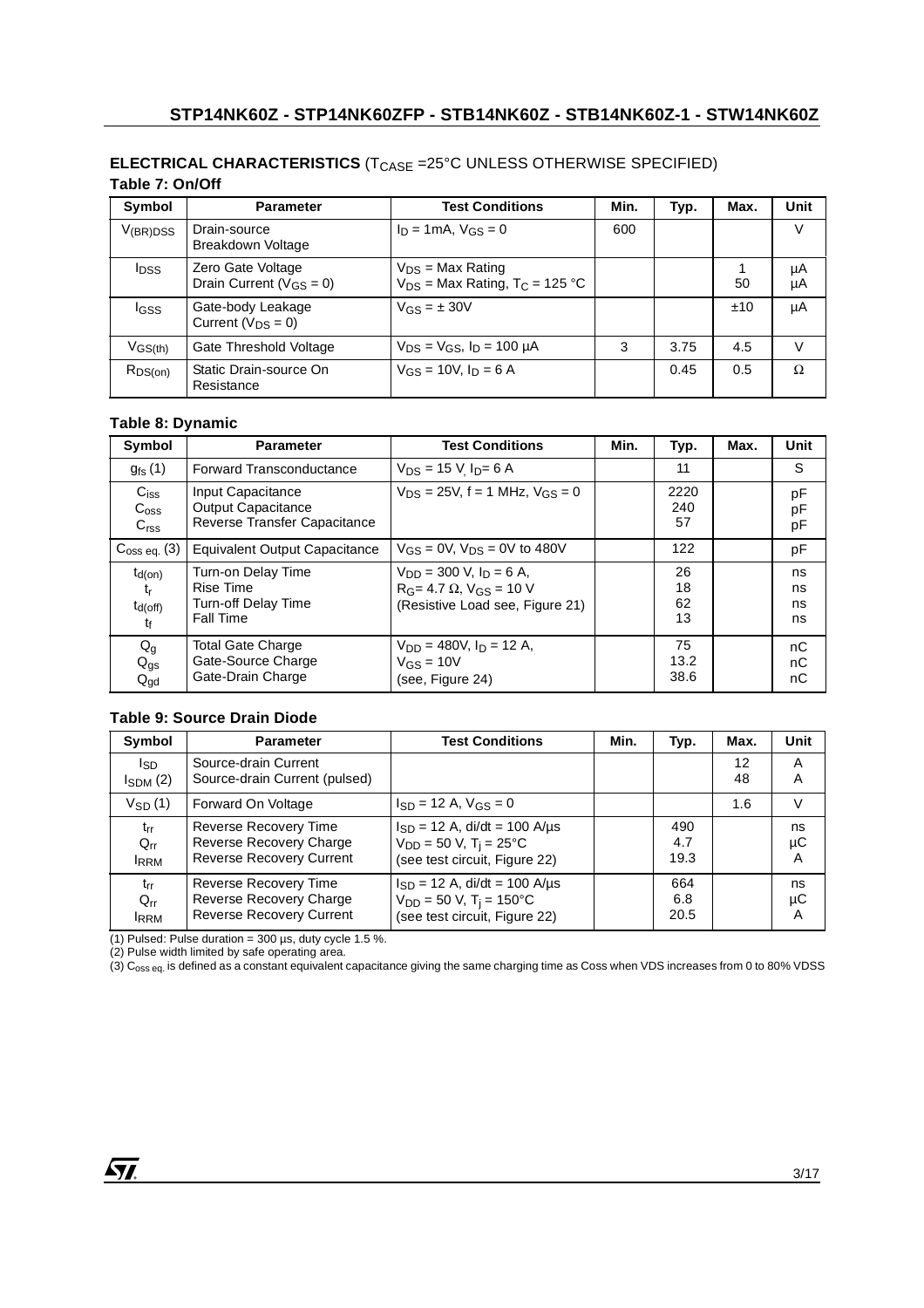**Figure 3:** .**Safe Operating Area For TO-220/ D²PAK/I²PAK**



**Figure 4: Safe Operating Area For TO-220FP**





**Figure 6: Thermal Impedance For TO-220/ D²PAK/I²PAK**



**Figure 7: Thermal Impedance For TO-220FP**





**Ayr**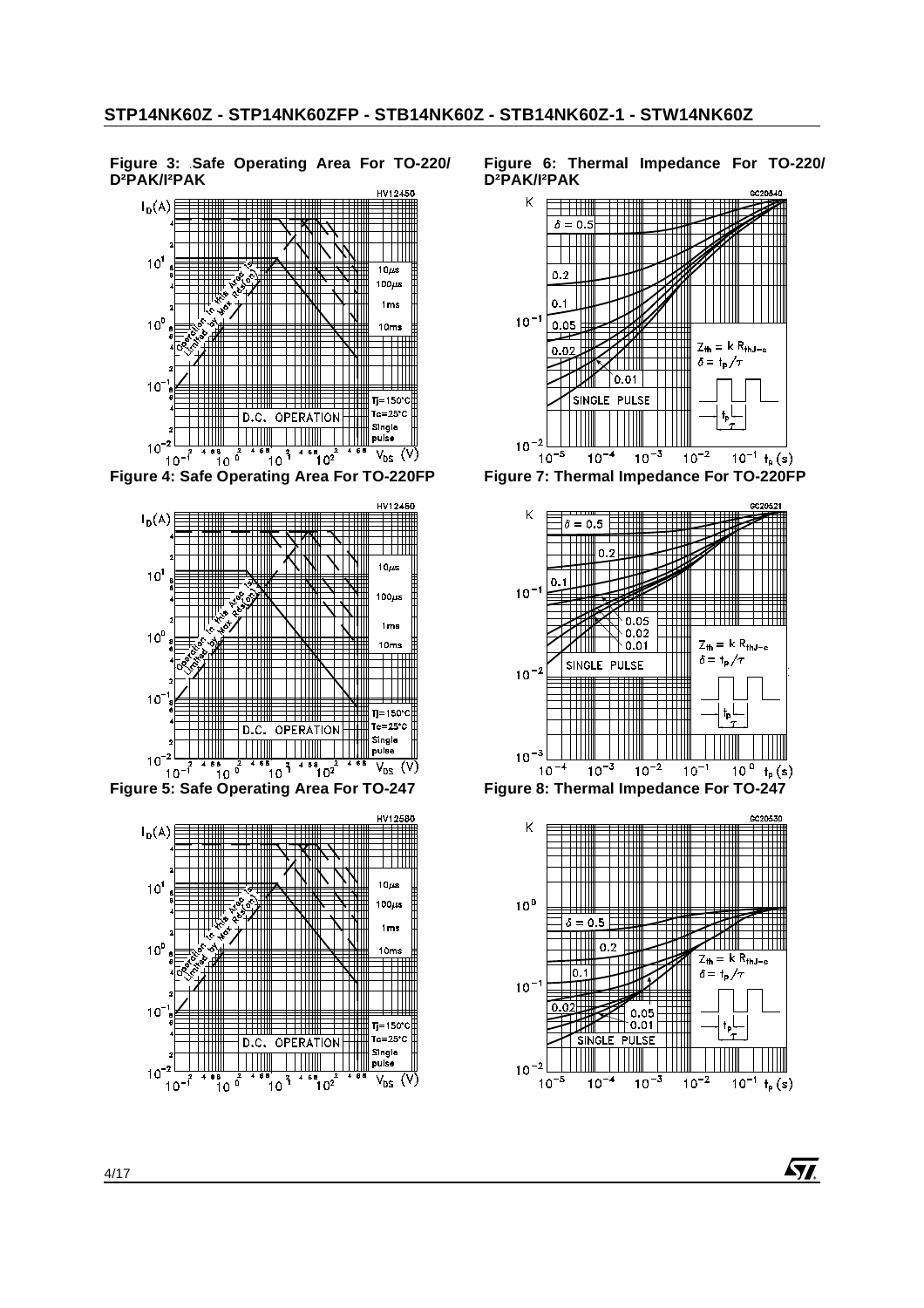### **Figure 9: Output Characteristics**





**Figure 11: Gate Charge vs Gate-source Voltage**



**ST** 

#### **Figure 12: Transfer Characteristics**



**Figure 13: Static Drain-source On Resistance**



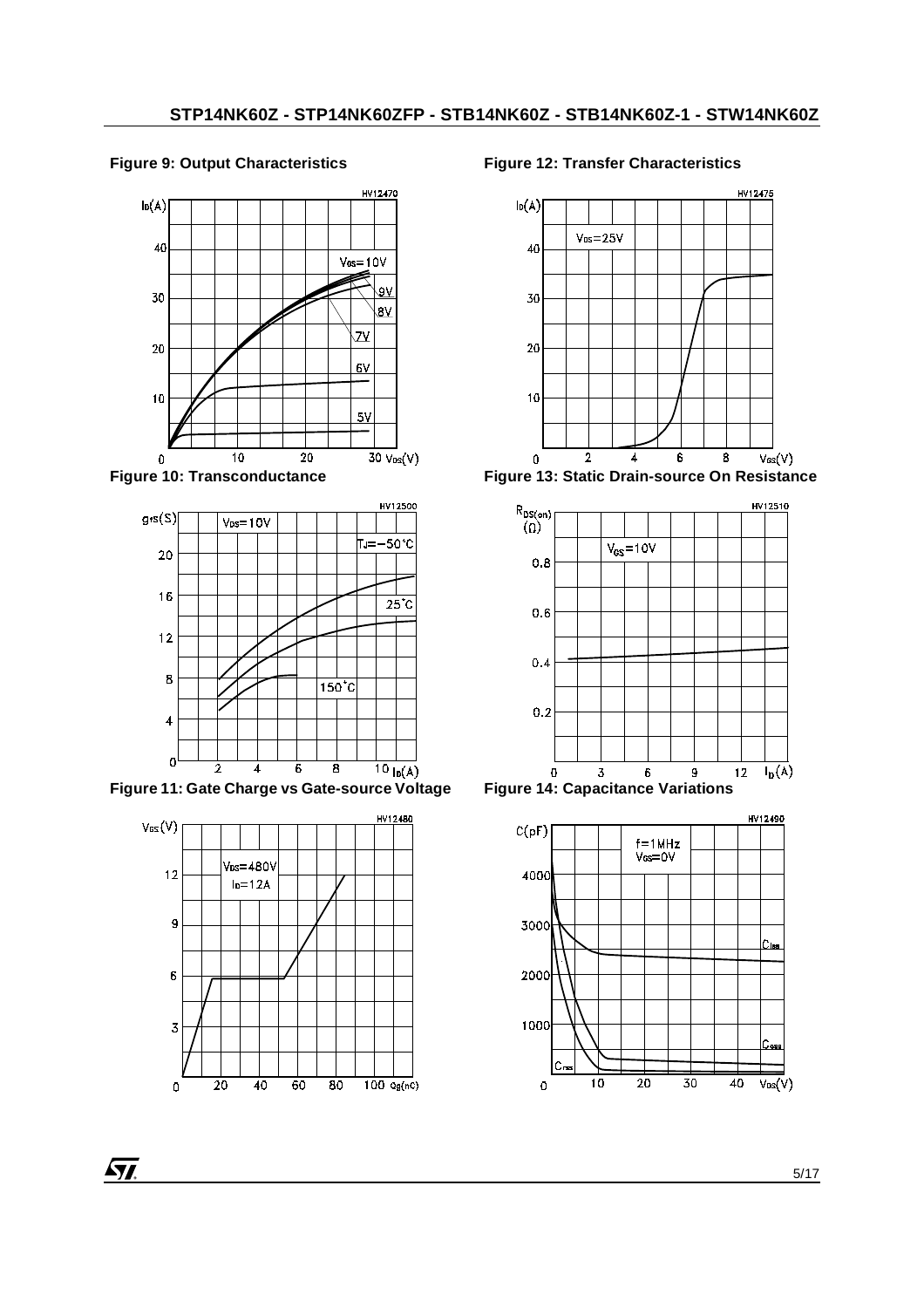#### **Figure 15: Normalized Gate Thereshold Voltage vs Temperature**



**Figure 16: Source-Drain Forward Characteristics**



**Temperature**



#### **Figure 18: Normalized On Resistance vs Temperature**



**Figure 19: Normalized BV<sub>DSS</sub> vs Temperature** 



**Ayt**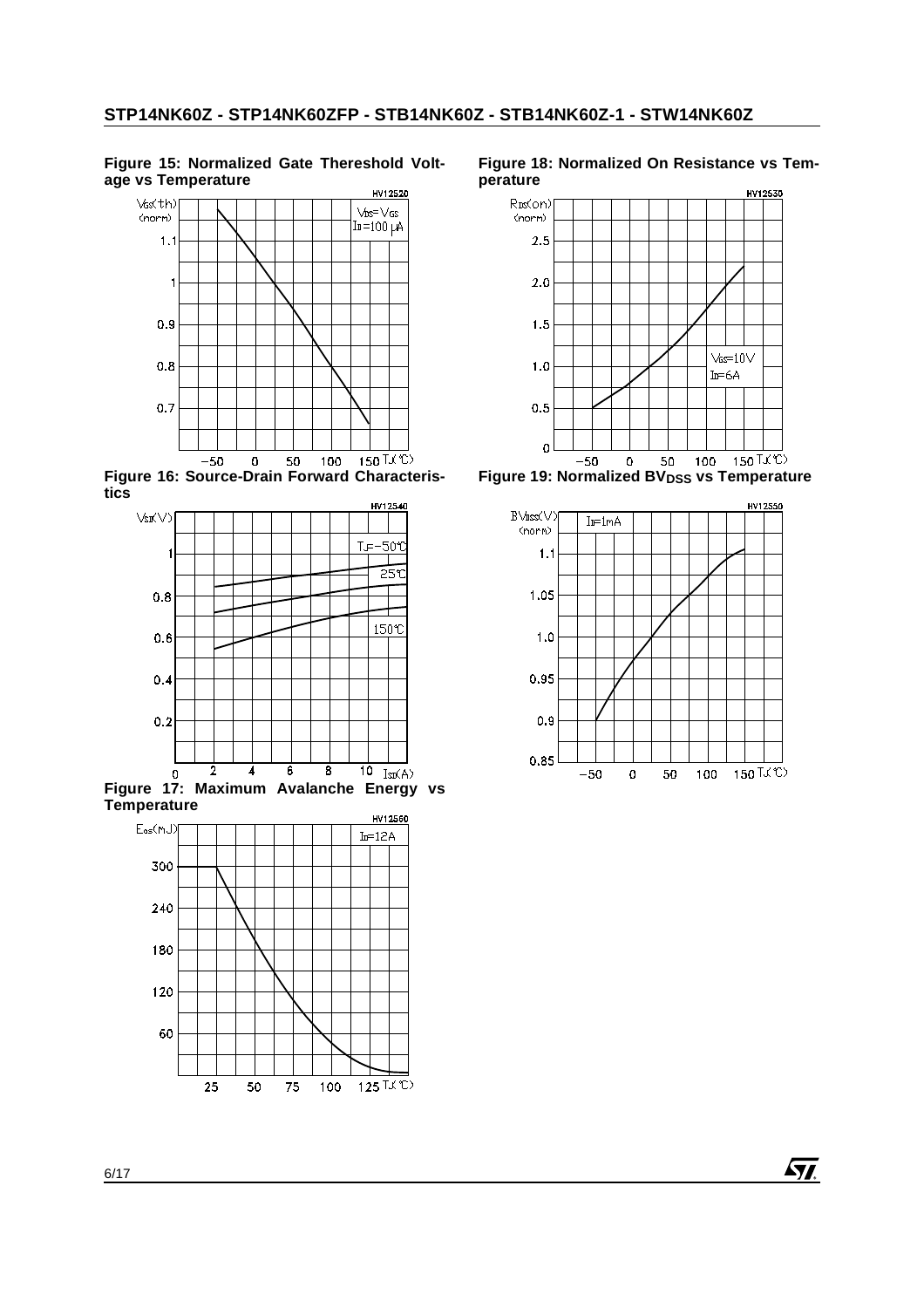**Figure 20: Unclamped Inductive Load Test Circuit** 



<span id="page-6-0"></span>**Figure 21: Switching Times Test Circuit For Resistive Load** 



<span id="page-6-1"></span>**Figure 22: Test Circuit For Inductive Load Switching and Diode Recovery Times** 



**Figure 23: Unclamped Inductive Wafeform**



<span id="page-6-2"></span>**Figure 24: Gate Charge Test Circuit** 

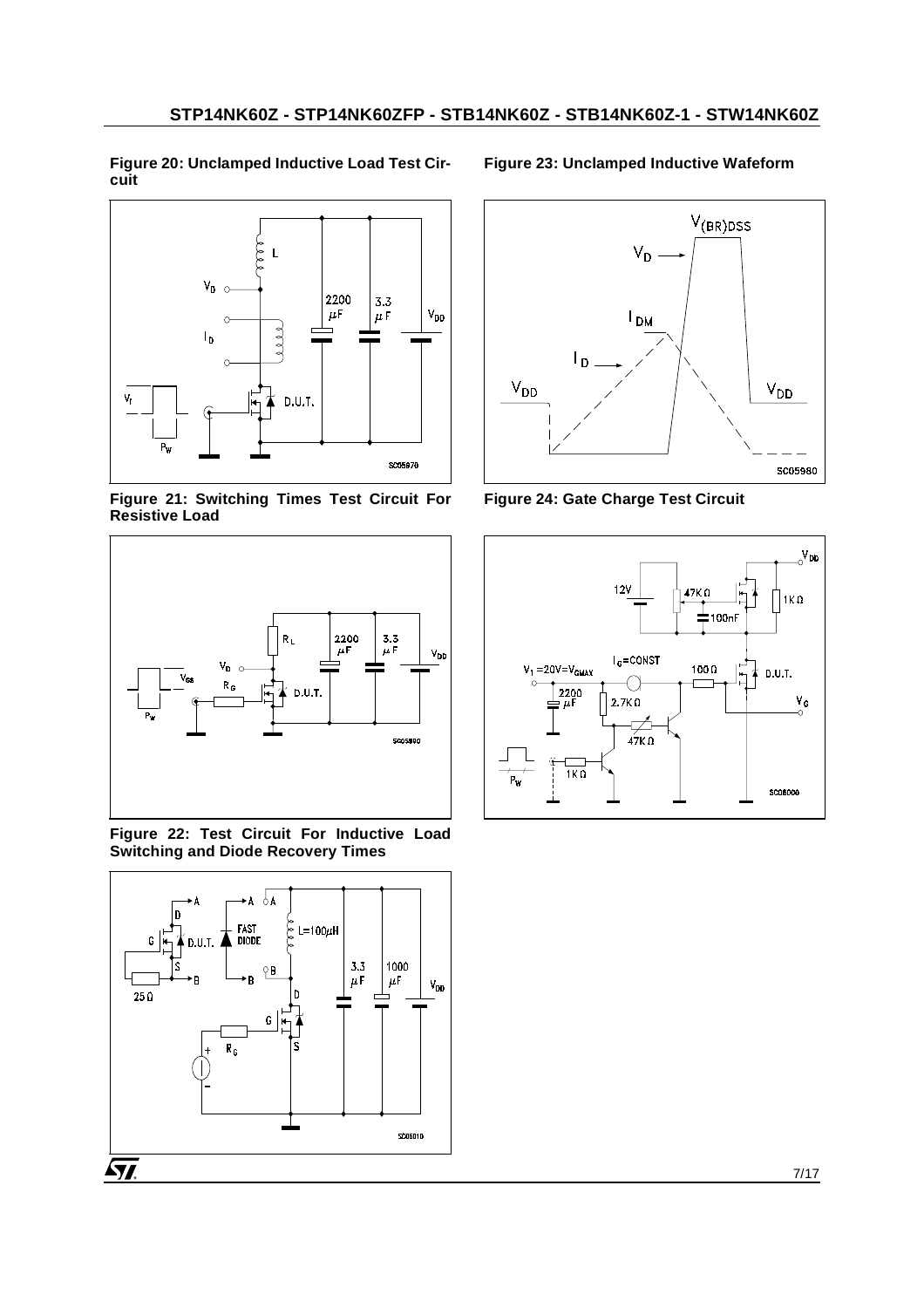In order to meet environmental requirements, ST offers these devices in ECOPACK® packages. These packages have a Lead-free second level interconnect . The category of second level interconnect is marked on the package and on the inner box label, in compliance with JEDEC Standard JESD97. The maximum ratings related to soldering conditions are also marked on the inner box label. ECOPACK is an ST trademark. ECOPACK specifications are available at: www.st.com

**ST.**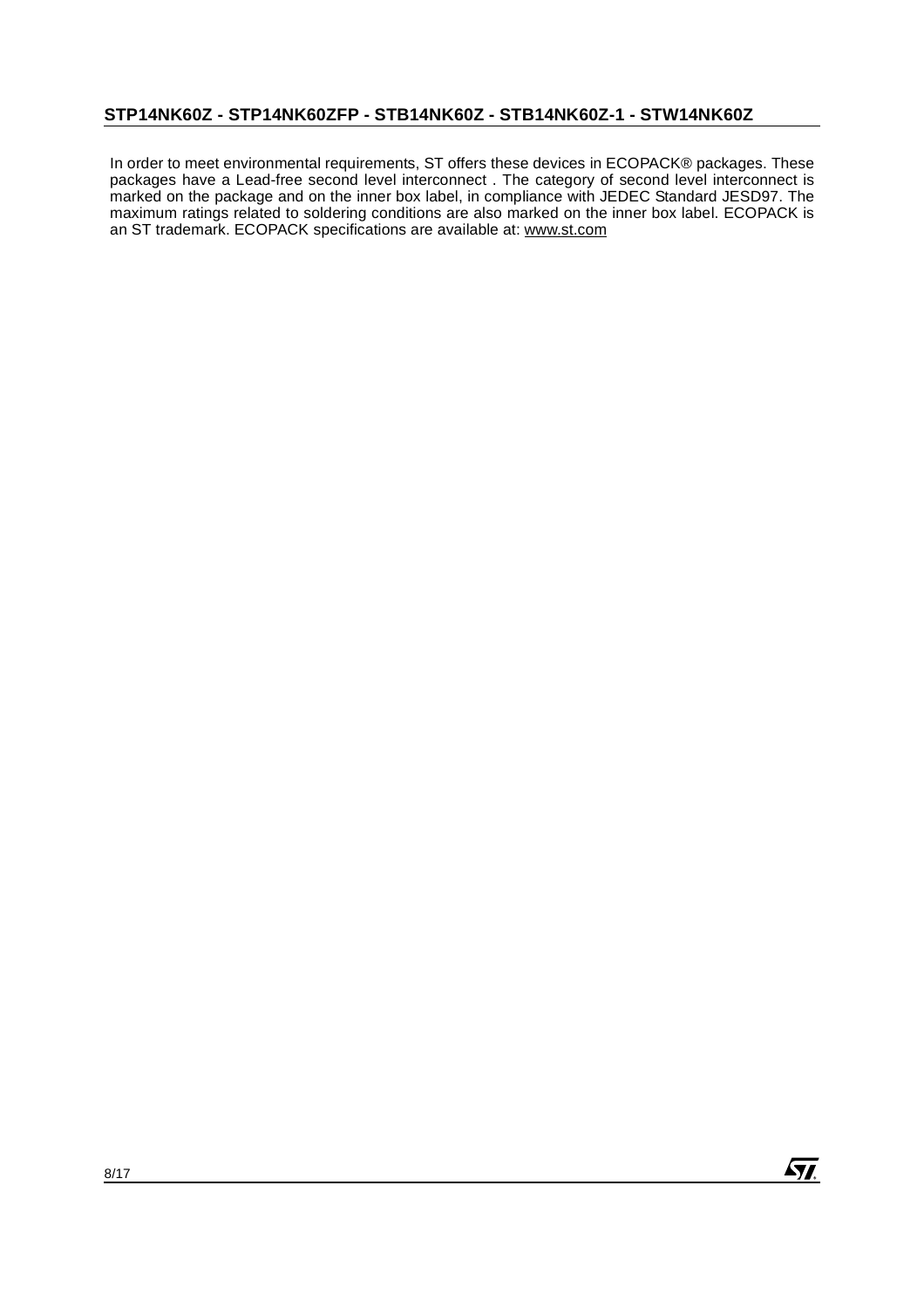### **TO-247 MECHANICAL DATA D2PAK MECHANICAL DATA**

|                           |             | mm.        |             |       | inch  |       |  |  |
|---------------------------|-------------|------------|-------------|-------|-------|-------|--|--|
| DIM.                      | MIN.        | <b>TYP</b> | MAX.        | MIN.  | TYP.  | MAX.  |  |  |
| $\boldsymbol{\mathsf{A}}$ | 4.4         |            | 4.6         | 0.173 |       | 0.181 |  |  |
| A1                        | 2.49        |            | 2.69        | 0.098 |       | 0.106 |  |  |
| A2                        | 0.03        |            | 0.23        | 0.001 |       | 0.009 |  |  |
| $\sf B$                   | 0.7         |            | 0.93        | 0.027 |       | 0.036 |  |  |
| <b>B2</b>                 | 1.14        |            | 1.7         | 0.044 |       | 0.067 |  |  |
| ${\bf C}$                 | 0.45        |            | $0.6\,$     | 0.017 |       | 0.023 |  |  |
| C <sub>2</sub>            | 1.23        |            | 1.36        | 0.048 |       | 0.053 |  |  |
| $\mathsf D$               | 8.95        |            | 9.35        | 0.352 |       | 0.368 |  |  |
| D <sub>1</sub>            |             | $\,8\,$    |             |       | 0.315 |       |  |  |
| E                         | $10\,$      |            | 10.4        | 0.393 |       |       |  |  |
| E <sub>1</sub>            |             | 8.5        |             |       | 0.334 |       |  |  |
| G                         | 4.88        |            | 5.28        | 0.192 |       | 0.208 |  |  |
| $\mathsf L$               | 15          |            | 15.85       | 0.590 |       | 0.625 |  |  |
| L2                        | 1.27        |            | 1.4         | 0.050 |       | 0.055 |  |  |
| L <sub>3</sub>            | $1.4$       |            | 1.75        | 0.055 |       | 0.068 |  |  |
| M                         | 2.4         |            | 3.2         | 0.094 |       | 0.126 |  |  |
| ${\sf R}$                 |             | 0.4        |             |       | 0.015 |       |  |  |
| V <sub>2</sub>            | $0^{\circ}$ |            | $4^{\circ}$ |       |       |       |  |  |

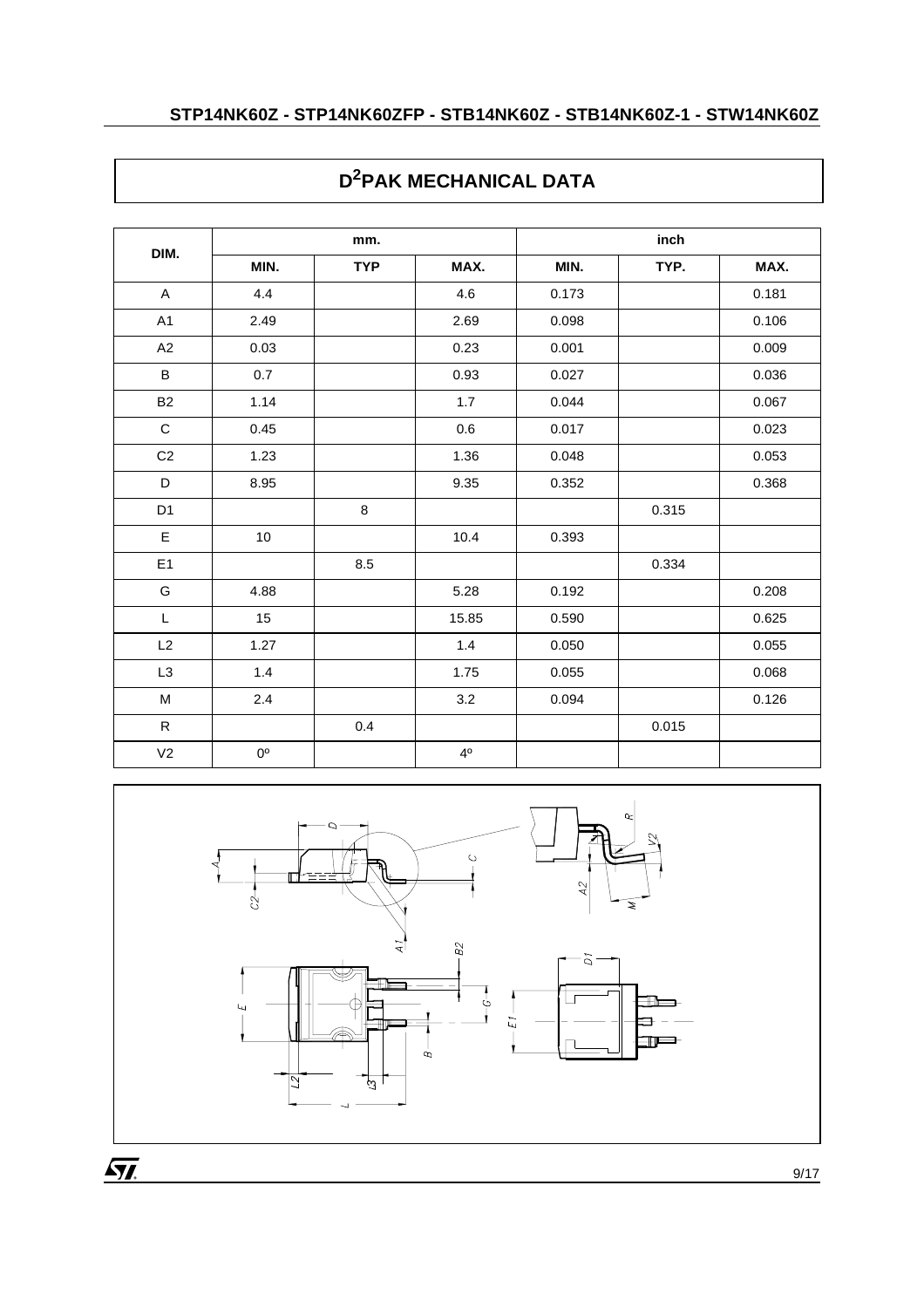## **TO-247 MECHANICAL DATA**

|                |       | mm.        |       | inch  |       |       |  |
|----------------|-------|------------|-------|-------|-------|-------|--|
| DIM.           | MIN.  | <b>TYP</b> | MAX.  | MIN.  | TYP.  | MAX.  |  |
| A              | 4.85  |            | 5.15  | 0.19  |       | 0.20  |  |
| A <sub>1</sub> | 2.20  |            | 2.60  | 0.086 |       | 0.102 |  |
| b              | 1.0   |            | 1.40  | 0.039 |       | 0.055 |  |
| b <sub>1</sub> | 2.0   |            | 2.40  | 0.079 |       | 0.094 |  |
| b <sub>2</sub> | 3.0   |            | 3.40  | 0.118 |       | 0.134 |  |
| c              | 0.40  |            | 0.80  | 0.015 |       | 0.03  |  |
| D              | 19.85 |            | 20.15 | 0.781 |       | 0.793 |  |
| Е              | 15.45 |            | 15.75 | 0.608 |       | 0.620 |  |
| e              |       | 5.45       |       |       | 0.214 |       |  |
| L              | 14.20 |            | 14.80 | 0.560 |       | 0.582 |  |
| L1             | 3.70  |            | 4.30  | 0.14  |       | 0.17  |  |
| L2             |       | 18.50      |       |       | 0.728 |       |  |
| øP             | 3.55  |            | 3.65  | 0.140 |       | 0.143 |  |
| øR             | 4.50  |            | 5.50  | 0.177 |       | 0.216 |  |
| S              |       | 5.50       |       |       | 0.216 |       |  |

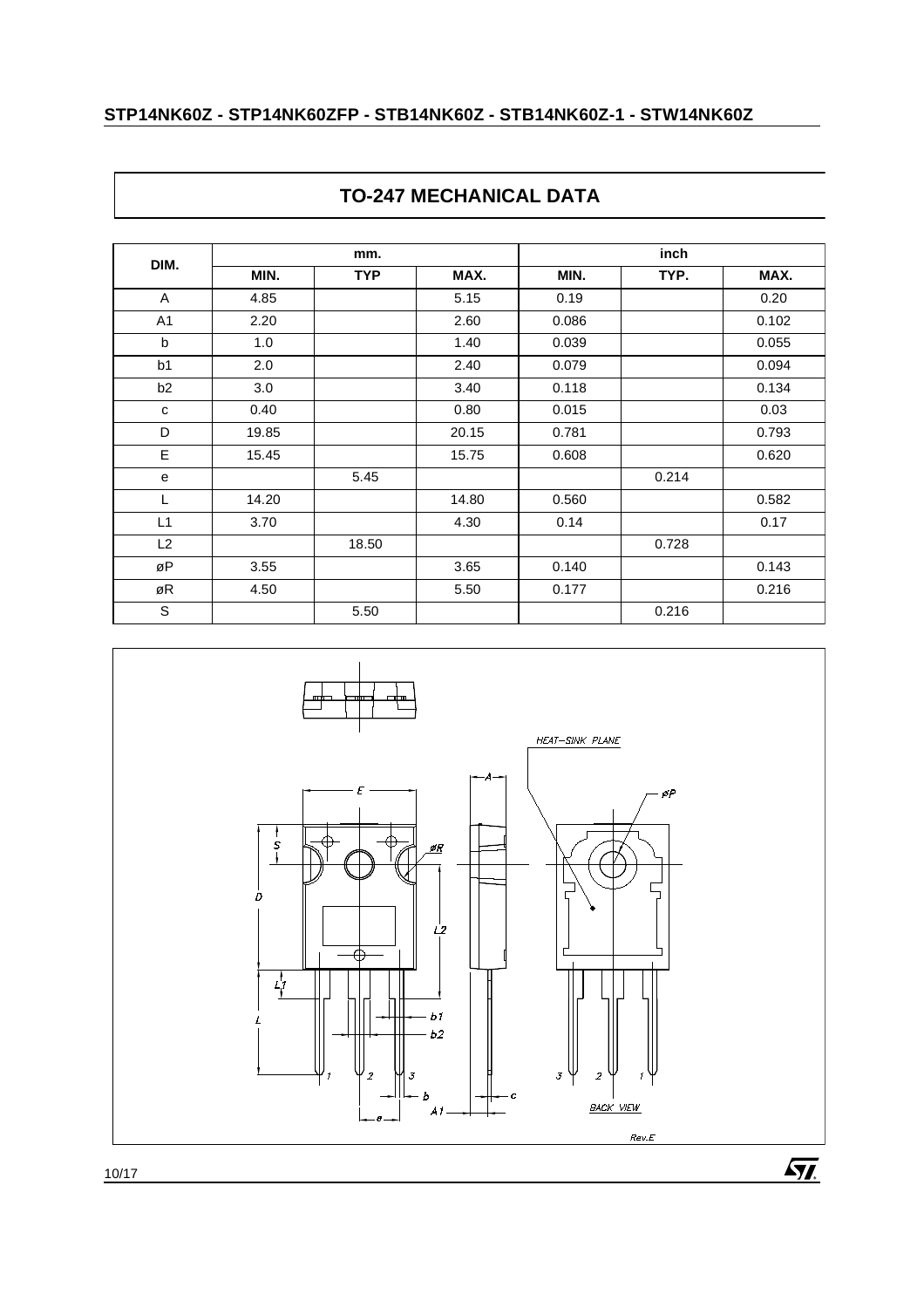

### **TAPE AND REEL SHIPMENT**



on sales type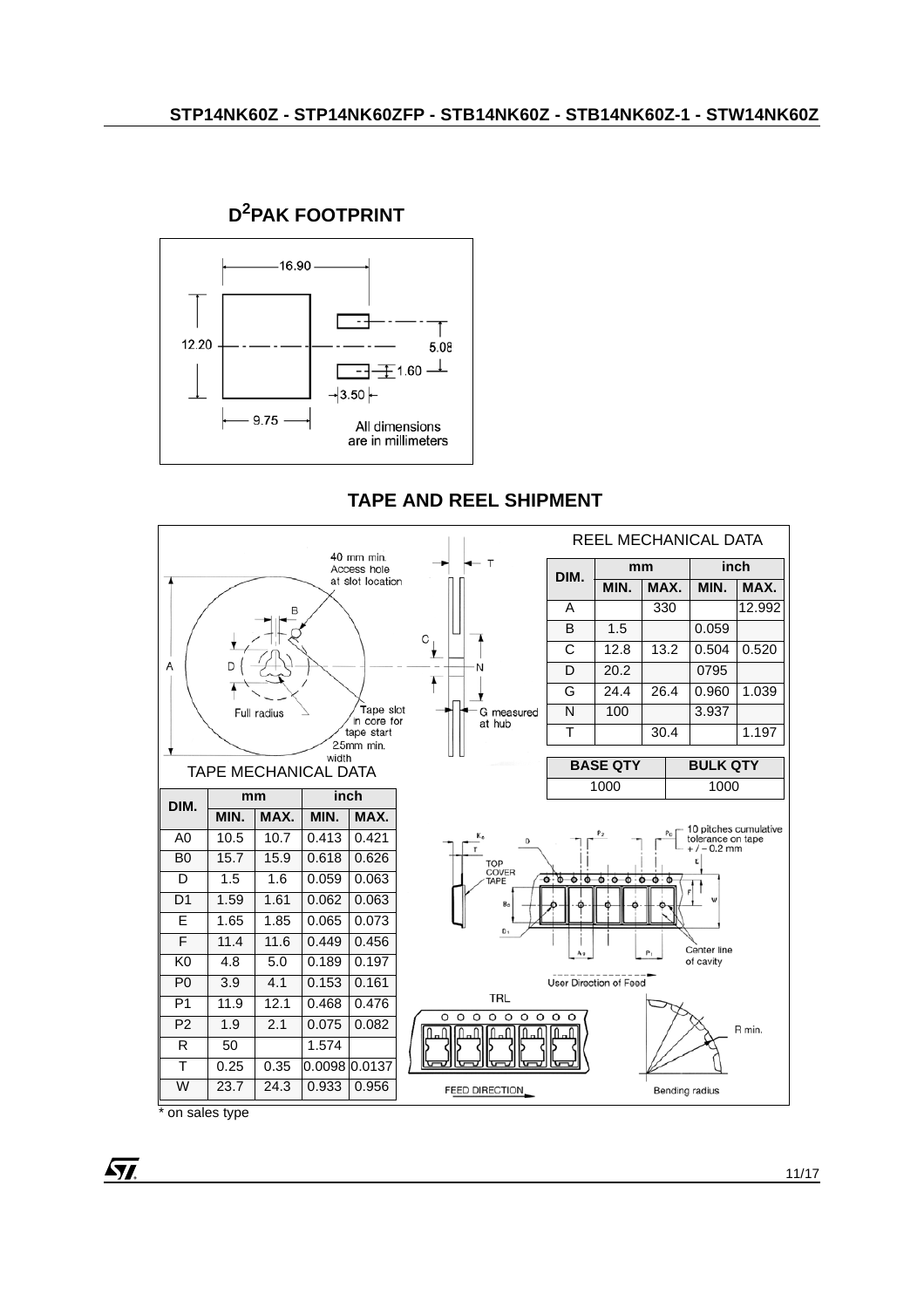### **TO-220 MECHANICAL DATA**

| DIM.           | mm.   |            |       | inch  |       |       |
|----------------|-------|------------|-------|-------|-------|-------|
|                | MIN.  | <b>TYP</b> | MAX.  | MIN.  | TYP.  | MAX.  |
| A              | 4.40  |            | 4.60  | 0.173 |       | 0.181 |
| b              | 0.61  |            | 0.88  | 0.024 |       | 0.034 |
| b <sub>1</sub> | 1.15  |            | 1.70  | 0.045 |       | 0.066 |
| $\mathbf C$    | 0.49  |            | 0.70  | 0.019 |       | 0.027 |
| D              | 15.25 |            | 15.75 | 0.60  |       | 0.620 |
| E              | 10    |            | 10.40 | 0.393 |       | 0.409 |
| e              | 2.40  |            | 2.70  | 0.094 |       | 0.106 |
| e1             | 4.95  |            | 5.15  | 0.194 |       | 0.202 |
| F              | 1.23  |            | 1.32  | 0.048 |       | 0.052 |
| H1             | 6.20  |            | 6.60  | 0.244 |       | 0.256 |
| J <sub>1</sub> | 2.40  |            | 2.72  | 0.094 |       | 0.107 |
| L              | 13    |            | 14    | 0.511 |       | 0.551 |
| L1             | 3.50  |            | 3.93  | 0.137 |       | 0.154 |
| L20            |       | 16.40      |       |       | 0.645 |       |
| L30            |       | 28.90      |       |       | 1.137 |       |
| øP             | 3.75  |            | 3.85  | 0.147 |       | 0.151 |
| Q              | 2.65  |            | 2.95  | 0.104 |       | 0.116 |

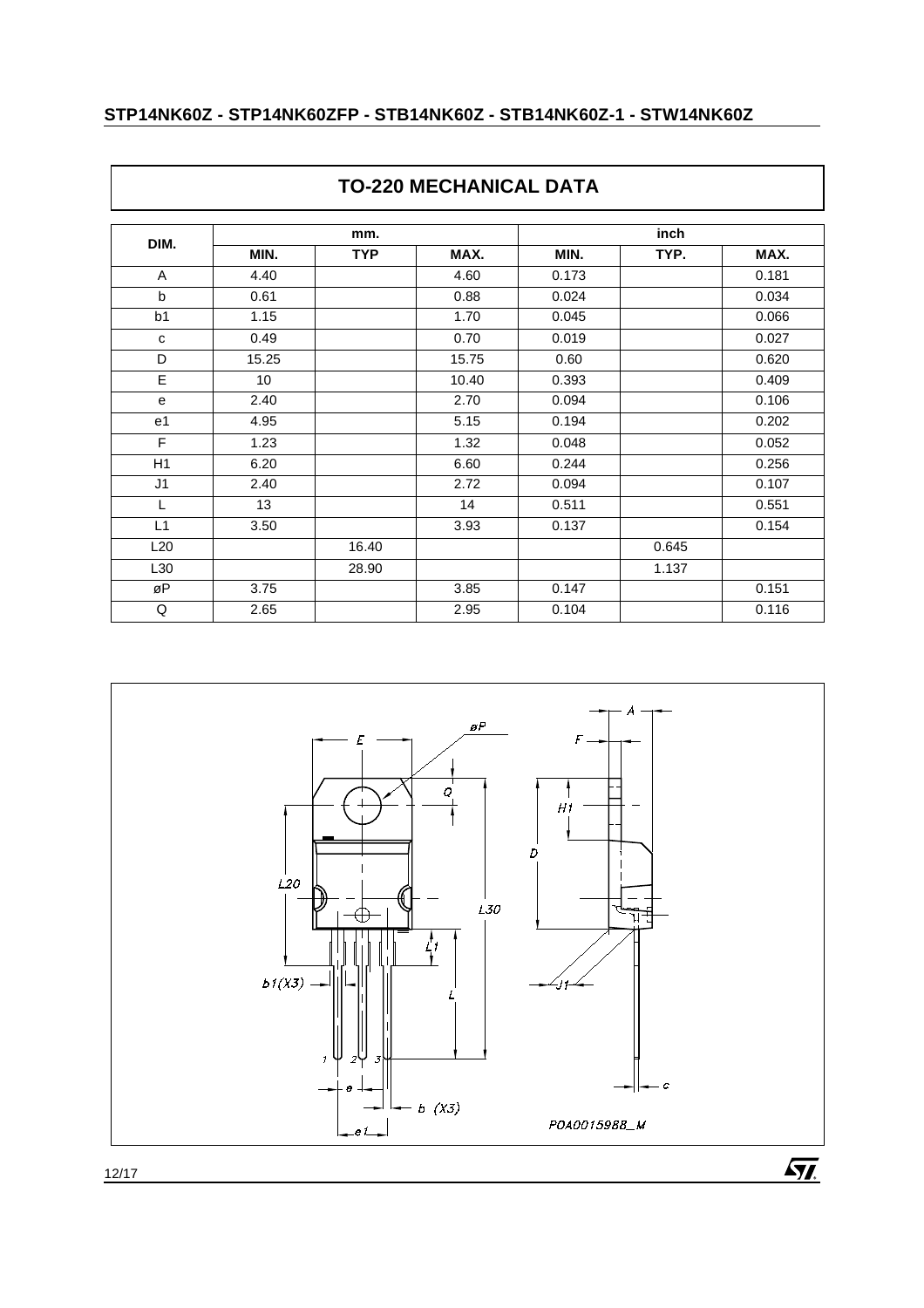# **TO-220FP MECHANICAL DATA**

| DIM.           | mm.              |            |              | inch  |       |       |
|----------------|------------------|------------|--------------|-------|-------|-------|
|                | MIN.             | <b>TYP</b> | MAX.         | MIN.  | TYP.  | MAX.  |
| A              | 4.4              |            | 4.6          | 0.173 |       | 0.181 |
| B              | 2.5              |            | 2.7          | 0.098 |       | 0.106 |
| D              | 2.5              |            | 2.75         | 0.098 |       | 0.108 |
| E              | 0.45             |            | 0.7          | 0.017 |       | 0.027 |
| F              | 0.75             |            | $\mathbf{1}$ | 0.030 |       | 0.039 |
| F <sub>1</sub> | 1.15             |            | 1.7          | 0.045 |       | 0.067 |
| F <sub>2</sub> | 1.15             |            | 1.7          | 0.045 |       | 0.067 |
| G              | 4.95             |            | 5.2          | 0.195 |       | 0.204 |
| G <sub>1</sub> | 2.4              |            | 2.7          | 0.094 |       | 0.106 |
| н              | 10 <sub>1</sub>  |            | 10.4         | 0.393 |       | 0.409 |
| L2             |                  | 16         |              |       | 0.630 |       |
| L <sub>3</sub> | 28.6             |            | 30.6         | 1.126 |       | 1.204 |
| L4             | 9.8              |            | 10.6         | .0385 |       | 0.417 |
| L <sub>5</sub> | 2.9              |            | 3.6          | 0.114 |       | 0.141 |
| L6             | 15.9             |            | 16.4         | 0.626 |       | 0.645 |
| L7             | $\boldsymbol{9}$ |            | 9.3          | 0.354 |       | 0.366 |
| Ø              | 3                |            | 3.2          | 0.118 |       | 0.126 |



 $\sqrt{M}$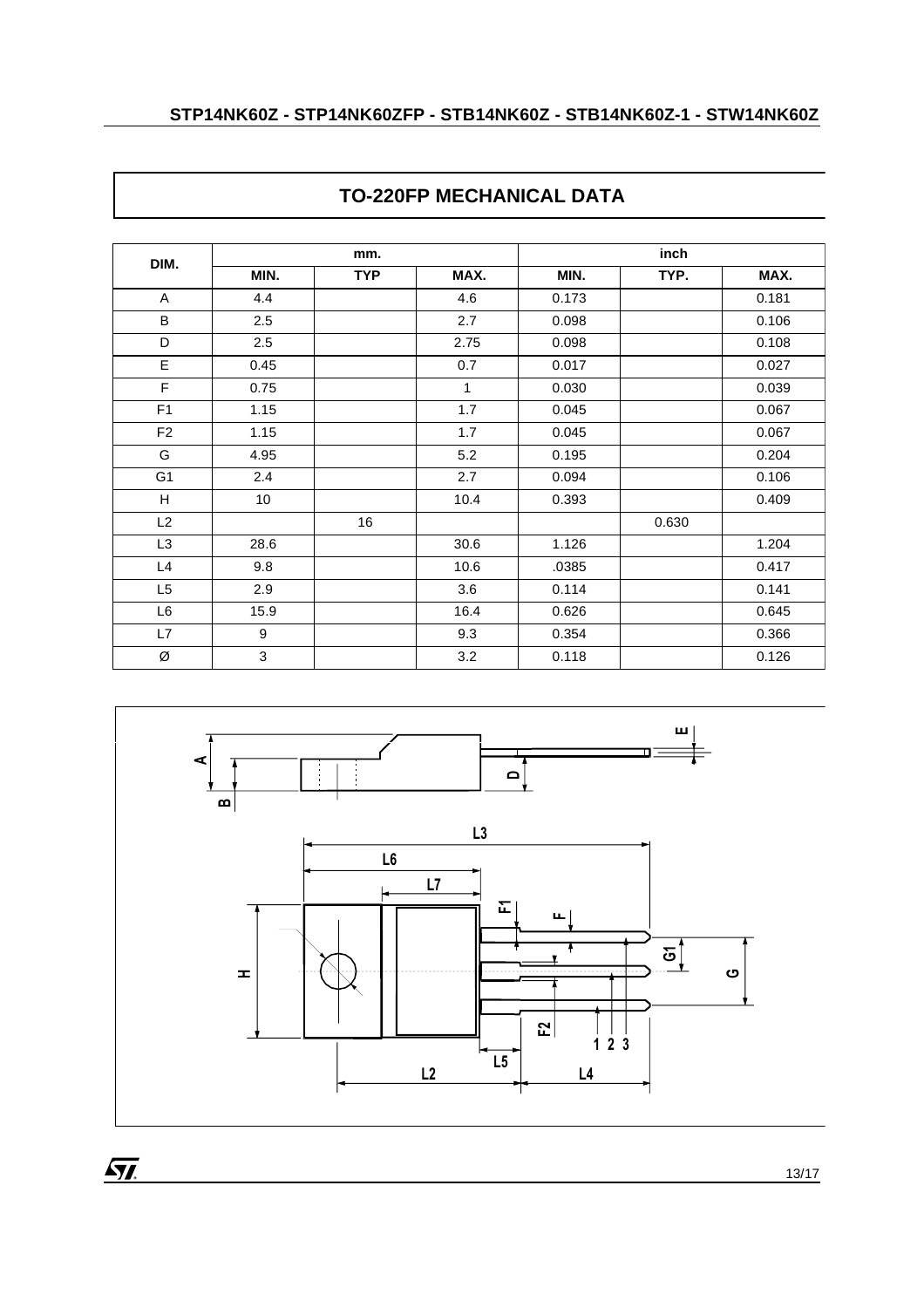| DIM.           | mm.  |            |       | inch  |      |       |
|----------------|------|------------|-------|-------|------|-------|
|                | MIN. | <b>TYP</b> | MAX.  | MIN.  | TYP. | MAX.  |
| A              | 4.40 |            | 4.60  | 0.173 |      | 0.181 |
| A1             | 2.40 |            | 2.72  | 0.094 |      | 0.107 |
| b              | 0.61 |            | 0.88  | 0.024 |      | 0.034 |
| b1             | 1.14 |            | 1.70  | 0.044 |      | 0.066 |
| c              | 0.49 |            | 0.70  | 0.019 |      | 0.027 |
| c2             | 1.23 |            | 1.32  | 0.048 |      | 0.052 |
| D              | 8.95 |            | 9.35  | 0.352 |      | 0.368 |
| e              | 2.40 |            | 2.70  | 0.094 |      | 0.106 |
| e <sub>1</sub> | 4.95 |            | 5.15  | 0.194 |      | 0.202 |
| E              | 10   |            | 10.40 | 0.393 |      | 0.410 |
| L              | 13   |            | 14    | 0.511 |      | 0.551 |
| L1             | 3.50 |            | 3.93  | 0.137 |      | 0.154 |
| L2             | 1.27 |            | 1.40  | 0.050 |      | 0.055 |





14/17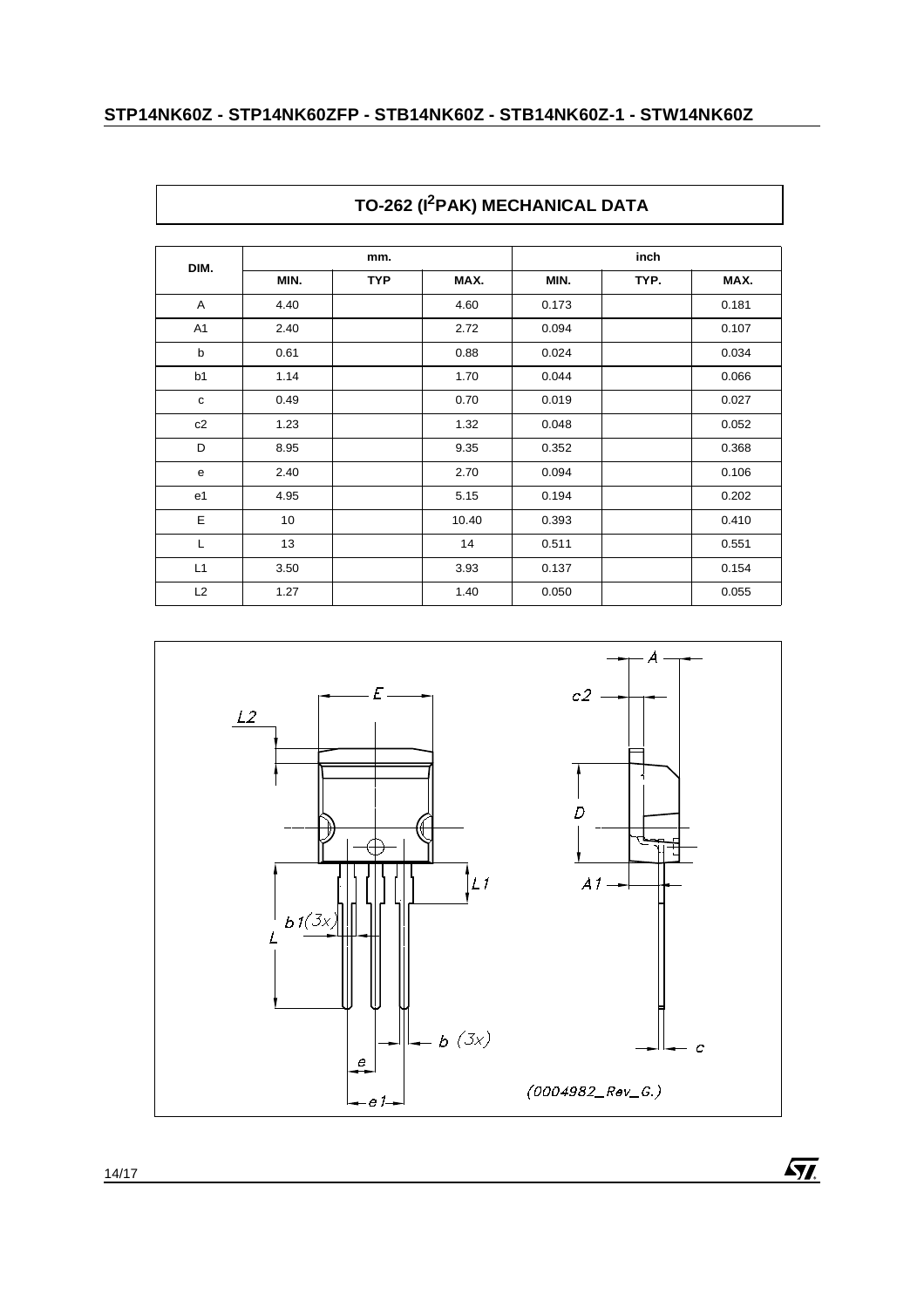| DIM.           | mm.  |            |       | inch  |      |       |
|----------------|------|------------|-------|-------|------|-------|
|                | MIN. | <b>TYP</b> | MAX.  | MIN.  | TYP. | MAX.  |
| A              | 4.40 |            | 4.60  | 0.173 |      | 0.181 |
| A <sub>1</sub> | 2.40 |            | 2.72  | 0.094 |      | 0.107 |
| b              | 0.61 |            | 0.88  | 0.024 |      | 0.034 |
| b <sub>1</sub> | 1.14 |            | 1.70  | 0.044 |      | 0.066 |
| $\mathbf c$    | 0.49 |            | 0.70  | 0.019 |      | 0.027 |
| c2             | 1.23 |            | 1.32  | 0.048 |      | 0.052 |
| D              | 8.95 |            | 9.35  | 0.352 |      | 0.368 |
| e              | 2.40 |            | 2.70  | 0.094 |      | 0.106 |
| e <sub>1</sub> | 4.95 |            | 5.15  | 0.194 |      | 0.202 |
| E              | 10   |            | 10.40 | 0.393 |      | 0.410 |
| L              | 13   |            | 14    | 0.511 |      | 0.551 |
| L1             | 3.50 |            | 3.93  | 0.137 |      | 0.154 |
| L2             | 1.27 |            | 1.40  | 0.050 |      | 0.055 |

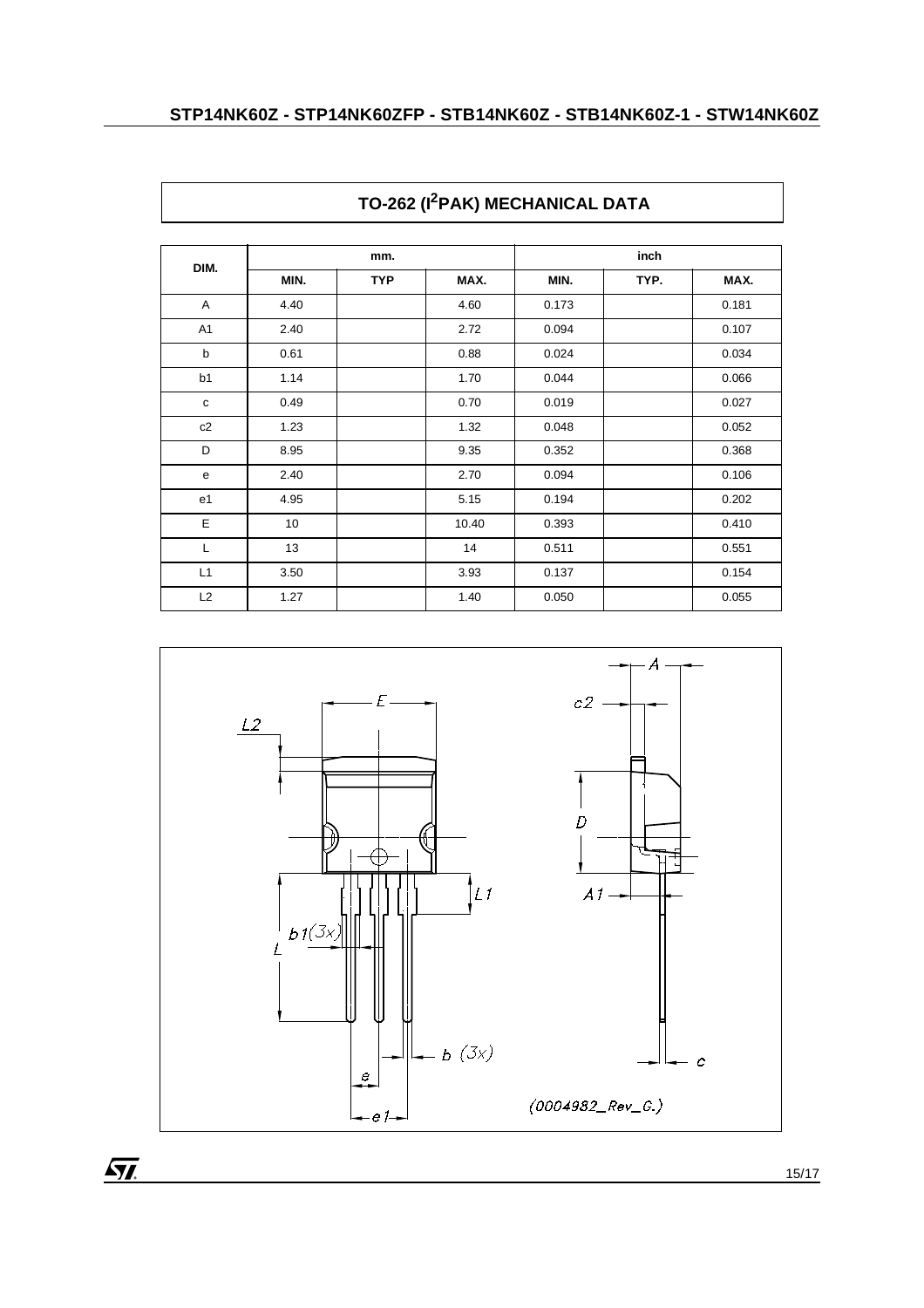### **Table 10: Revision History**

| Date        | <b>Revision</b> | <b>Description of Changes</b> |
|-------------|-----------------|-------------------------------|
| 26-Aug-2004 |                 | New stylesheet                |
| 06-Sep-2005 |                 | Inserted Ecopack indication   |